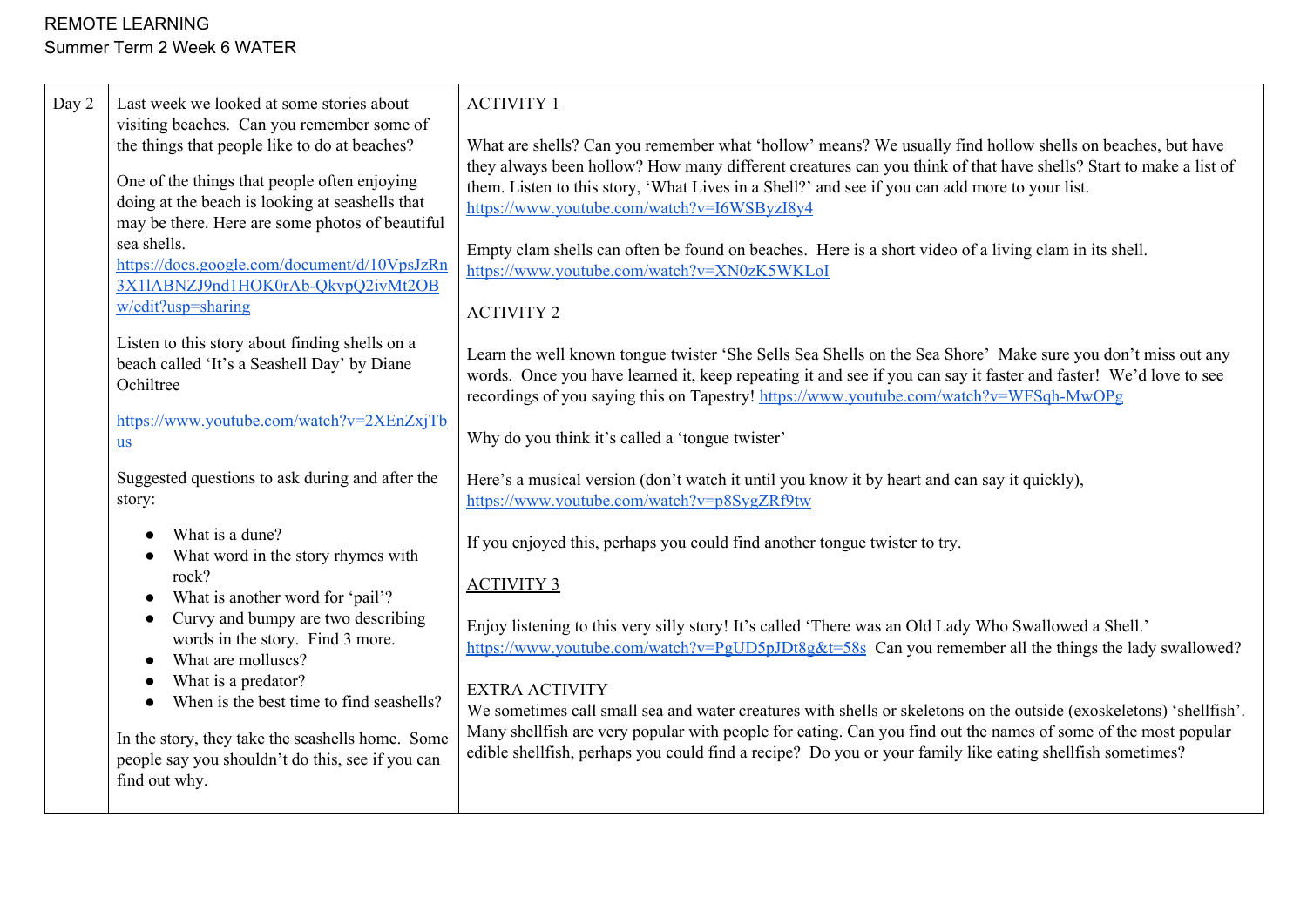| Day 3<br>We've been thinking about some of the<br><b>ACTIVITY 1</b><br>activities that people enjoy doing on beaches<br>such as, building sandcastles and looking at<br>beautiful sea shells. Another popular activity on<br>book to read it.<br>some beaches is 'rock-pooling'.<br>Have a look at this video of some children going<br>rock-pooling.<br><b>ACTIVITY 2</b><br>https://www.youtube.com/watch?v=IwucIYvow<br>$Jk$<br>interesting?<br>Can you remember some of the creatures they<br>found?<br><b>ACTIVITY 3</b><br>Why was it hard to see the octopus at the end?<br>Why do you think the Daddy was wearing a<br>glove?<br><b>EXTRA ACTIVITY</b><br>Did they keep the creatures or leave them in<br>their habitat?<br>Would you like to go rock-pooling - what would<br>be sensible clothes to wear? What would you<br>like to find? | Read 'The Starfish' an ebook on the free Oxford Owl site https://home.oxfordowl.co.uk/ use the prompts in the<br>Would you like to be tiny and in a rockpool?!<br>Have a look through some of the videos on 'Rockpool Tales' with Old Jack. Which creatures do you find the most<br>https://www.bbc.co.uk/cbeebies/shows/old-jacks-boat-rockpool-tales<br>Try and spell some of these rockpool words:<br>Rock, pool, rockpool, Crab, shrimp, star, fish, starfish, weed, clam, shell, shellfish<br>Have a look at this guide to 'Revolting Rockpools' https://cornishrockpools.com/for-kids/revolting-rock-pools/<br>You could also explore this blog 'Cornish Rockpools' which won the BBC Wildlife blog of the year in 2017.<br>There's lots of fascinating information to find. |
|----------------------------------------------------------------------------------------------------------------------------------------------------------------------------------------------------------------------------------------------------------------------------------------------------------------------------------------------------------------------------------------------------------------------------------------------------------------------------------------------------------------------------------------------------------------------------------------------------------------------------------------------------------------------------------------------------------------------------------------------------------------------------------------------------------------------------------------------------|------------------------------------------------------------------------------------------------------------------------------------------------------------------------------------------------------------------------------------------------------------------------------------------------------------------------------------------------------------------------------------------------------------------------------------------------------------------------------------------------------------------------------------------------------------------------------------------------------------------------------------------------------------------------------------------------------------------------------------------------------------------------------------|
|----------------------------------------------------------------------------------------------------------------------------------------------------------------------------------------------------------------------------------------------------------------------------------------------------------------------------------------------------------------------------------------------------------------------------------------------------------------------------------------------------------------------------------------------------------------------------------------------------------------------------------------------------------------------------------------------------------------------------------------------------------------------------------------------------------------------------------------------------|------------------------------------------------------------------------------------------------------------------------------------------------------------------------------------------------------------------------------------------------------------------------------------------------------------------------------------------------------------------------------------------------------------------------------------------------------------------------------------------------------------------------------------------------------------------------------------------------------------------------------------------------------------------------------------------------------------------------------------------------------------------------------------|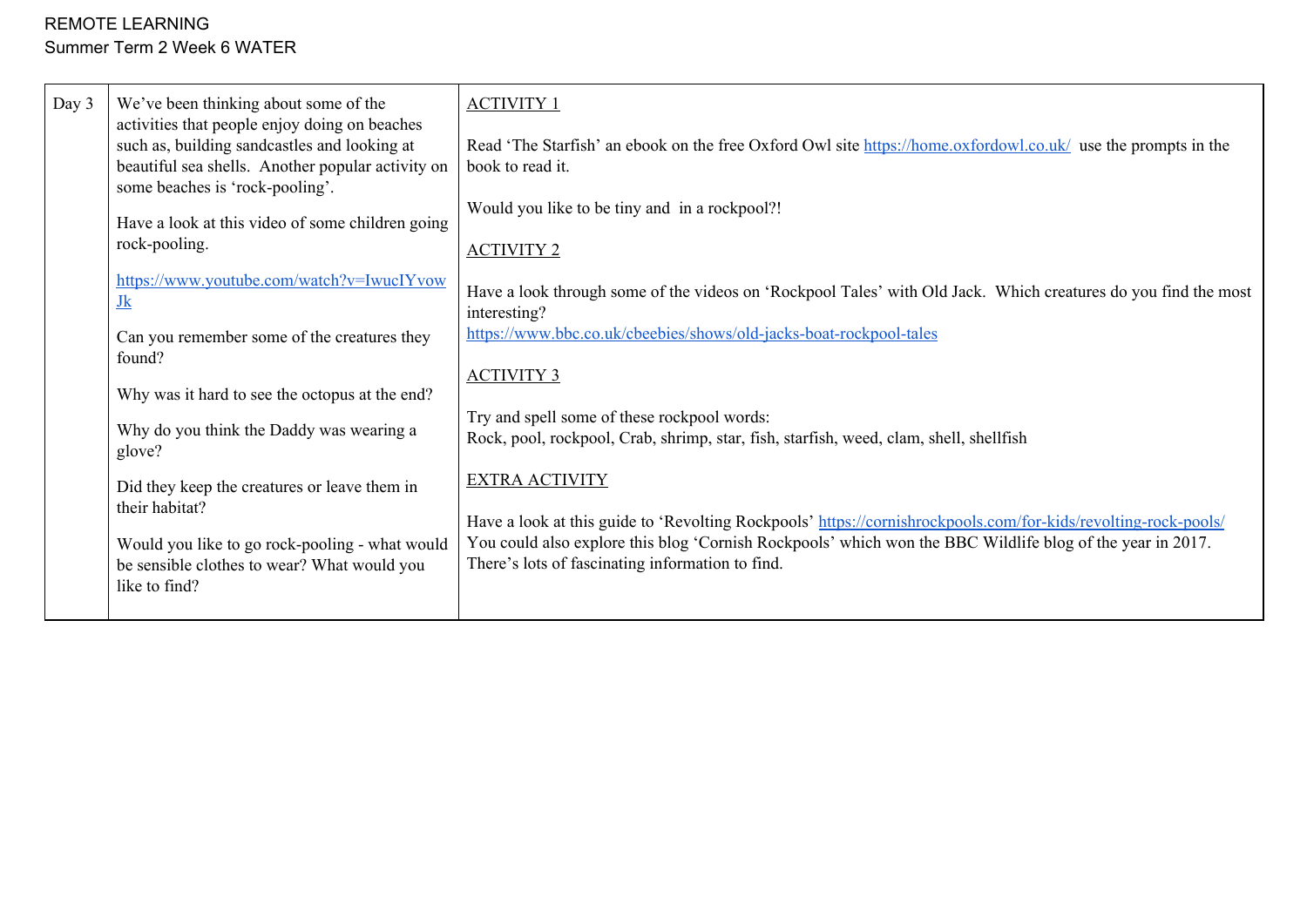| Day 4 | A creature that can sometimes be found in a<br>rockpool is a hermit crab.                                                                                                                                  | <b>ACTIVITY 1</b><br>How many months of the year are there? Which month is your birthday in? Can you name some other months?                                                                                              |
|-------|------------------------------------------------------------------------------------------------------------------------------------------------------------------------------------------------------------|---------------------------------------------------------------------------------------------------------------------------------------------------------------------------------------------------------------------------|
|       | Listen to this story by Eric Carle called 'A<br>House for Hermit Crab.' Can you remember                                                                                                                   | Use this interactive game to help you learn the order of the months of the year.<br>https://www.turtlediary.com/game/months-of-the-year.html                                                                              |
|       | some of the other stories by Eric Carle that we<br>have enjoyed?                                                                                                                                           | Can you write out the months of the year in order? (Or you could handwrite them on bits of paper and ask your<br>child to order and stick them). Here is a song that may help https://www.youtube.com/watch?v=5enDRrWyXaw |
|       | https://www.youtube.com/watch?v=7cYgxknuD                                                                                                                                                                  | <b>ACTIVITY 2</b>                                                                                                                                                                                                         |
|       | mc<br>Suggested questions to ask during and after the<br>story:                                                                                                                                            | How many of these rockpool words can you read? Some of them are challenging - break the longer words into<br>'chunks' to help you read them and don't forget to look at the pictures for clues.                           |
|       | An abdomen is another word for 'belly'.                                                                                                                                                                    | https://docs.google.com/document/d/1yVSqd4NpgeLfJQThrcWMzSctqrChlqDcLkJoRjgCIKI/edit?usp=sharing                                                                                                                          |
|       | Can you feel your abdomen?<br>What was the crab's abdomen like?<br>Who did the hermit crab meet in March?                                                                                                  | <b>ACTIVITY 3</b><br>Here are more lovely crab stories!                                                                                                                                                                   |
|       | The crab picked up the coral 'gingerly'.<br>What do you think this means?<br>Can you count the number of snails he                                                                                         | This is about another hermit crab and is called 'Sharing a Shell,' the author is Julia Donaldson.<br>https://www.youtube.com/watch?v=VpJumAZx1t8                                                                          |
|       | met in June?<br>In August he went into the seaweed.<br>Can you find all the words that mean                                                                                                                | Here is a bedtime story read by the actor Tom Hardy and is called, "Don't Worry Little Crab'.<br>https://www.youtube.com/watch?v=cmbZwO4pOJw                                                                              |
|       | 'dark'?<br>Why did the hermit crab have to move<br>out of his shell?                                                                                                                                       | <b>EXTRA ACTIVITY</b>                                                                                                                                                                                                     |
|       | What was his request to the new crab                                                                                                                                                                       | Why don't you try making a crab, or even a whole rockpool?                                                                                                                                                                |
|       | and why?<br>Enjoy this short song about hermit crabs.<br>Perhaps you can join in with the repeated sound<br>(It's a 'special friend' you know.)<br>!https://www.youtube.com/watch?v=GURgHvx<br><b>JTng</b> | $z=1$ C1CHBD en-GBGB801GB80                                                                                                                                                                                               |